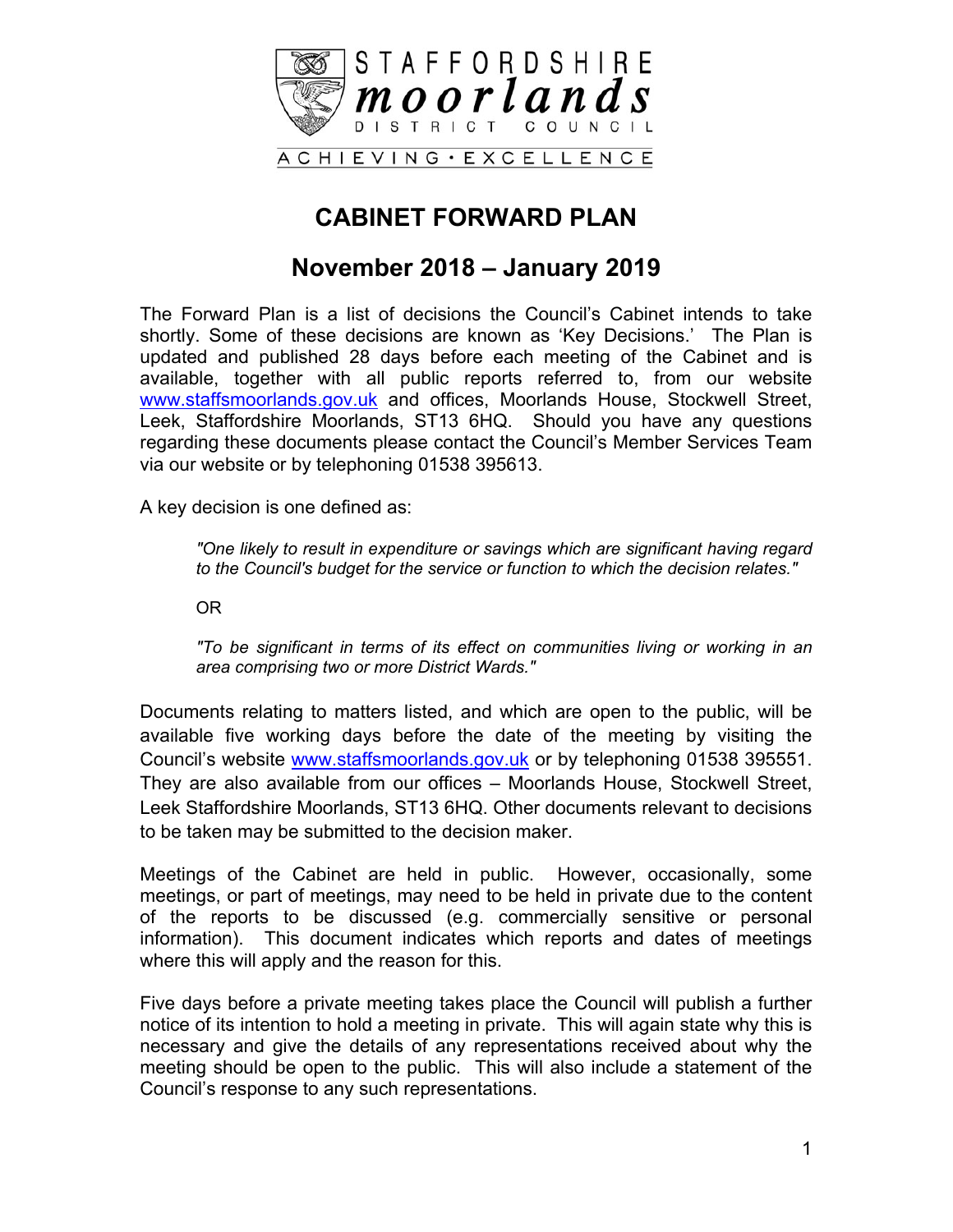**I N D E X**

| <b>Matter to be decided</b>                                                                                        | Date of decision<br>to be made | Page<br>No.    |
|--------------------------------------------------------------------------------------------------------------------|--------------------------------|----------------|
| <b>ENVIRONMENT</b>                                                                                                 |                                |                |
| Alliance Environmental Services (AES) - Phase 3 - Transfer of<br>Services - Street Cleansing & Grounds Maintenance | 4 December 2018                | 3              |
| <b>LEADER</b>                                                                                                      |                                |                |
| Second Quarter Financial, Procurement and Performance Review                                                       | 4 December 2018                | 4              |
| Medium Term Financial Plan Update                                                                                  | 4 December 2018                | 5              |
| Growth Strategy – Consultation Responses                                                                           | 4 December 2018                | 6              |
| Leek Rail Project Update                                                                                           | 4 December 2018                | $\overline{7}$ |
| <b>COMMUNITIES, LEISURE, SPORT, PARKS, COUNTRYSIDE AND</b><br><b>HOUSING</b>                                       |                                |                |
| Leisure Centres - Contract Arrangements                                                                            | 4 December 2018                | 8              |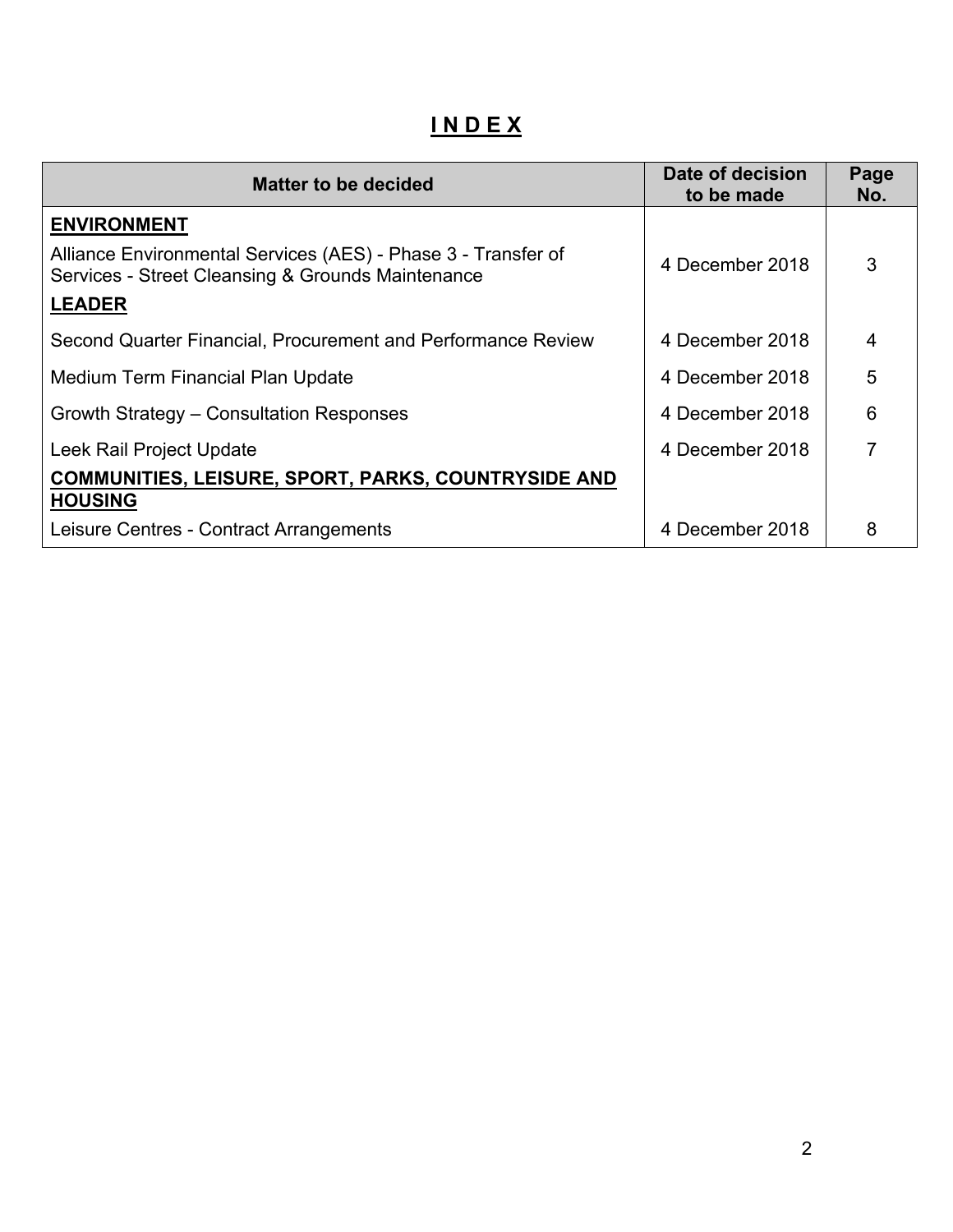#### **Environment**

| <b>Matter for decision</b>                                        | Alliance Environmental Services (AES) - Phase<br>3 - Transfer of Services - Street Cleansing &<br><b>Grounds Maintenance</b> |
|-------------------------------------------------------------------|------------------------------------------------------------------------------------------------------------------------------|
| Key decision to be made on<br>behalf of the Council               | Yes                                                                                                                          |
| <b>Decision maker</b>                                             | Cabinet                                                                                                                      |
| <b>Expected date of decision</b>                                  | 4 December 2018                                                                                                              |
| <b>Relevant Portfolio Holder</b>                                  | <b>Cllr Forrester</b>                                                                                                        |
| <b>Relevant Overview &amp; Scrutiny</b><br><b>Panel</b>           | <b>Resources &amp; Service Delivery</b>                                                                                      |
| Documents submitted to the<br>decision taker for<br>consideration | <b>Report of the Executive Director</b><br>(Transformation)                                                                  |
| <b>Public/Private report</b>                                      | Private - Financial or business affairs of any<br>particular person                                                          |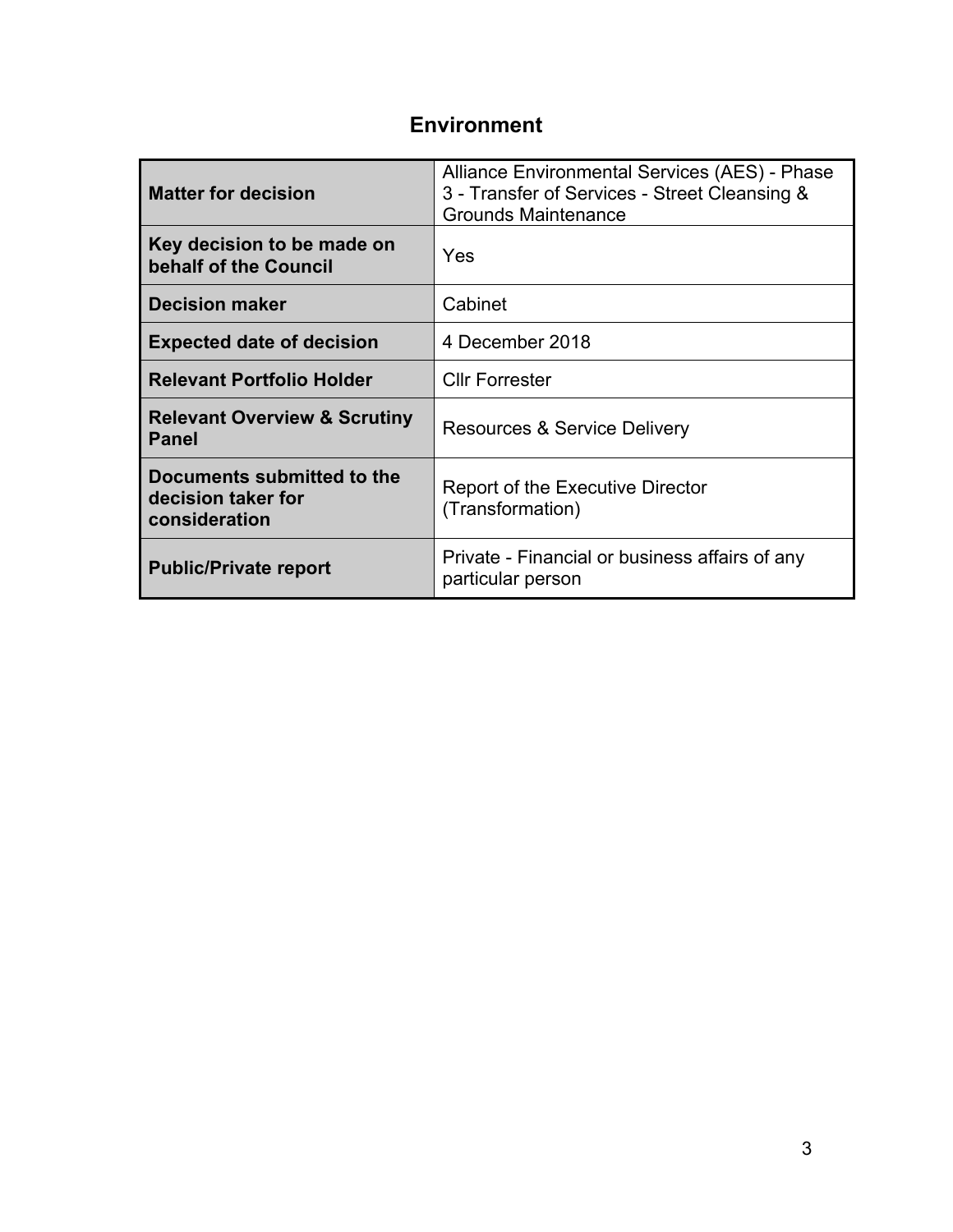| <b>Matter for decision</b>                                        | Second Quarter Financial, Procurement and<br><b>Performance Review</b> |
|-------------------------------------------------------------------|------------------------------------------------------------------------|
| Key decision to be made on<br>behalf of the Council               | Yes                                                                    |
| <b>Decision maker</b>                                             | Cabinet                                                                |
| <b>Expected date of decision</b>                                  | 4 December 2018                                                        |
| <b>Relevant Portfolio Holder</b>                                  | <b>Cllr Ralphs</b>                                                     |
| <b>Relevant Overview &amp; Scrutiny</b><br><b>Panel</b>           | Resources                                                              |
| Documents submitted to the<br>decision taker for<br>consideration | <b>Report of the Executive Director</b><br>(Transformation)            |
| <b>Public/Private report</b>                                      | Public                                                                 |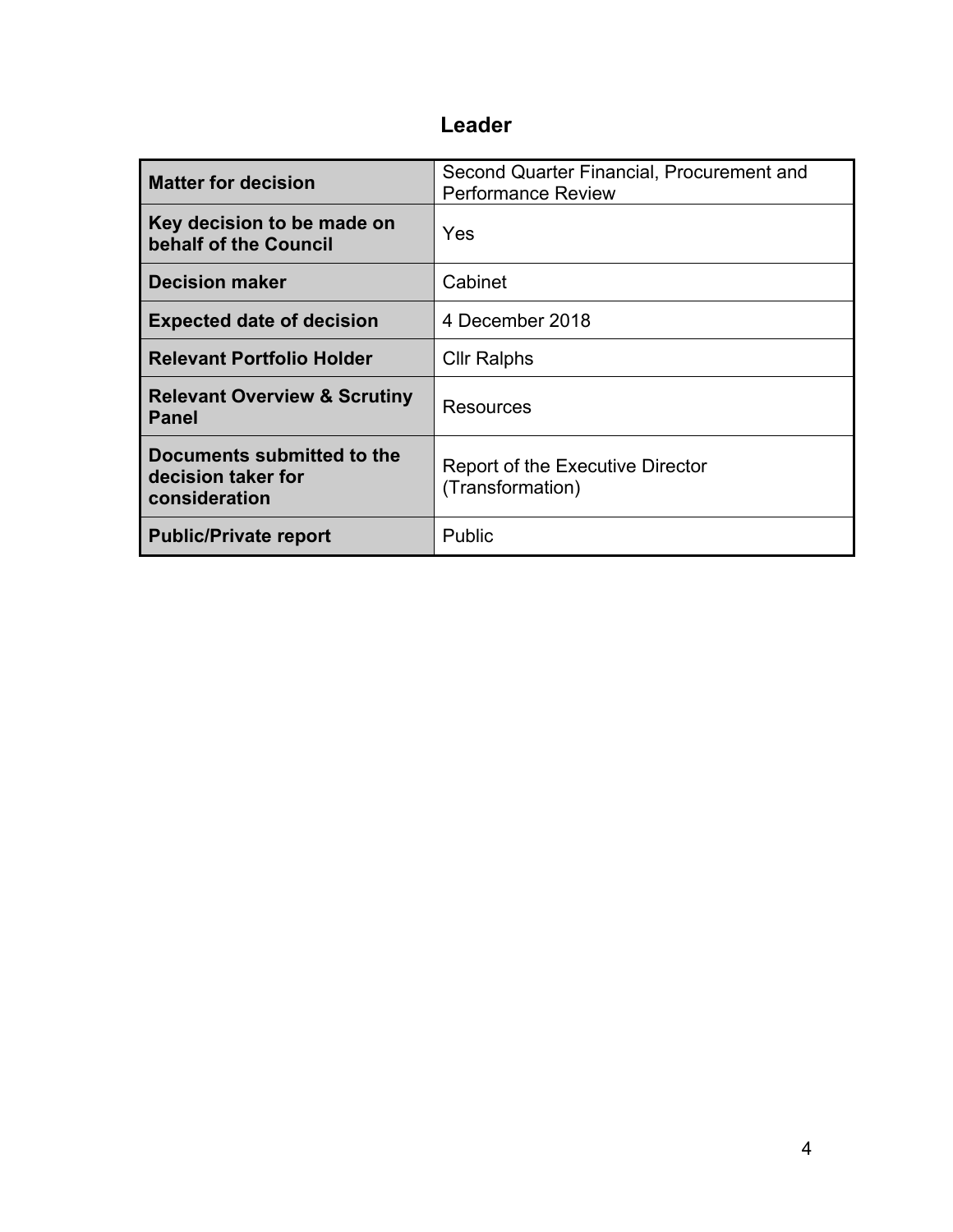| <b>Matter for decision</b>                                        | Medium Term Financial Plan Update                           |
|-------------------------------------------------------------------|-------------------------------------------------------------|
| Key decision to be made on<br>behalf of the Council               | Yes                                                         |
| <b>Decision maker</b>                                             | Cabinet                                                     |
| <b>Expected date of decision</b>                                  | 4 December 2018                                             |
| <b>Relevant Portfolio Holder</b>                                  | <b>Cllr Ralphs</b>                                          |
| <b>Relevant Overview &amp; Scrutiny</b><br><b>Panel</b>           | Resources                                                   |
| Documents submitted to the<br>decision taker for<br>consideration | <b>Report of the Executive Director</b><br>(Transformation) |
| <b>Public/Private report</b>                                      | Public                                                      |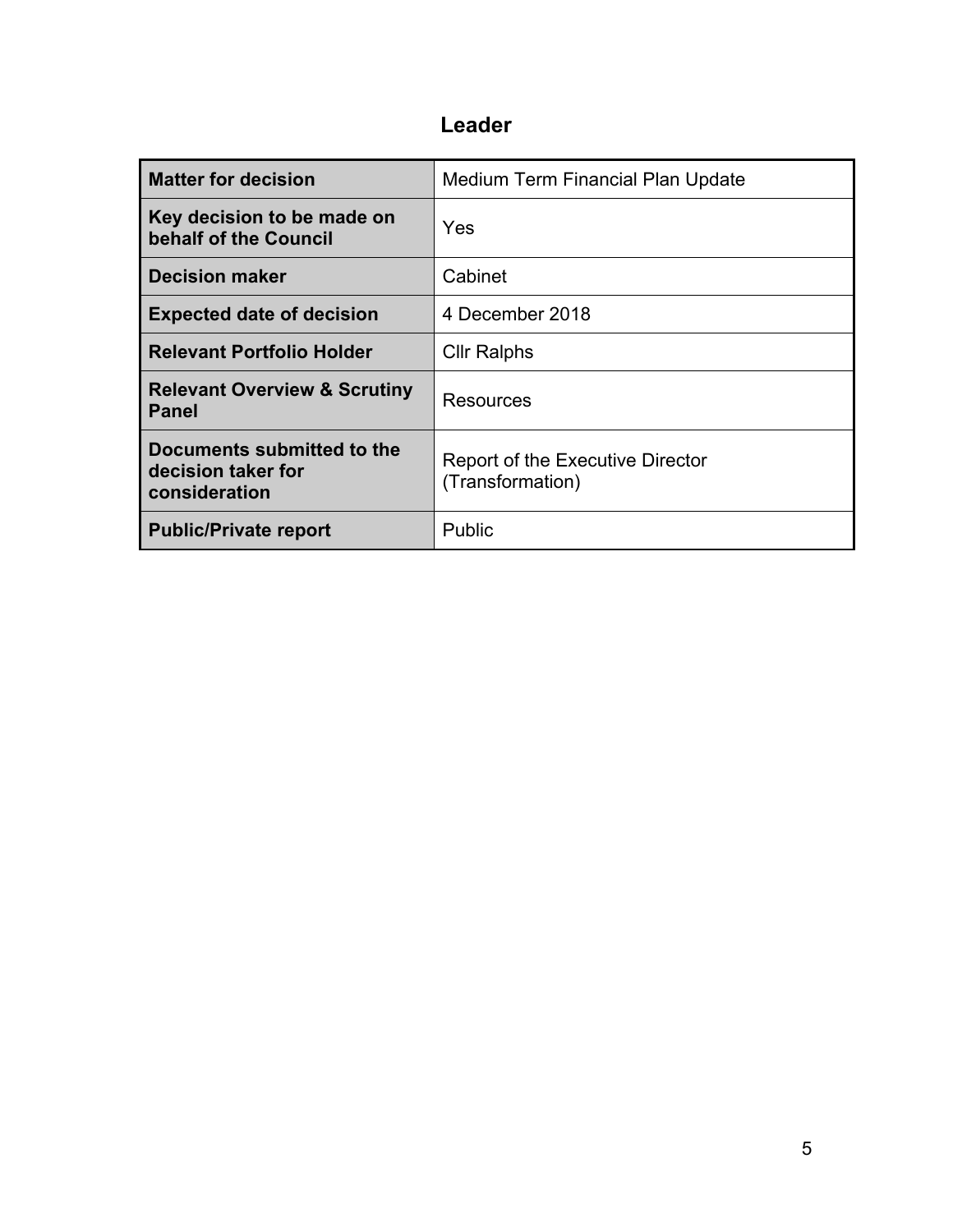| <b>Matter for decision</b>                                        | Growth Strategy – Consultation Responses |
|-------------------------------------------------------------------|------------------------------------------|
| Key decision to be made on<br>behalf of the Council               | Yes                                      |
| <b>Decision maker</b>                                             | Cabinet                                  |
| <b>Expected date of decision</b>                                  | 4 December 2018                          |
| <b>Relevant Portfolio Holder</b>                                  | <b>Cllr Ralphs</b>                       |
| <b>Relevant Overview &amp; Scrutiny</b><br><b>Panel</b>           | <b>Service Delivery</b>                  |
| Documents submitted to the<br>decision taker for<br>consideration | Report of the Executive Director (Place) |
| <b>Public/Private report</b>                                      | Public                                   |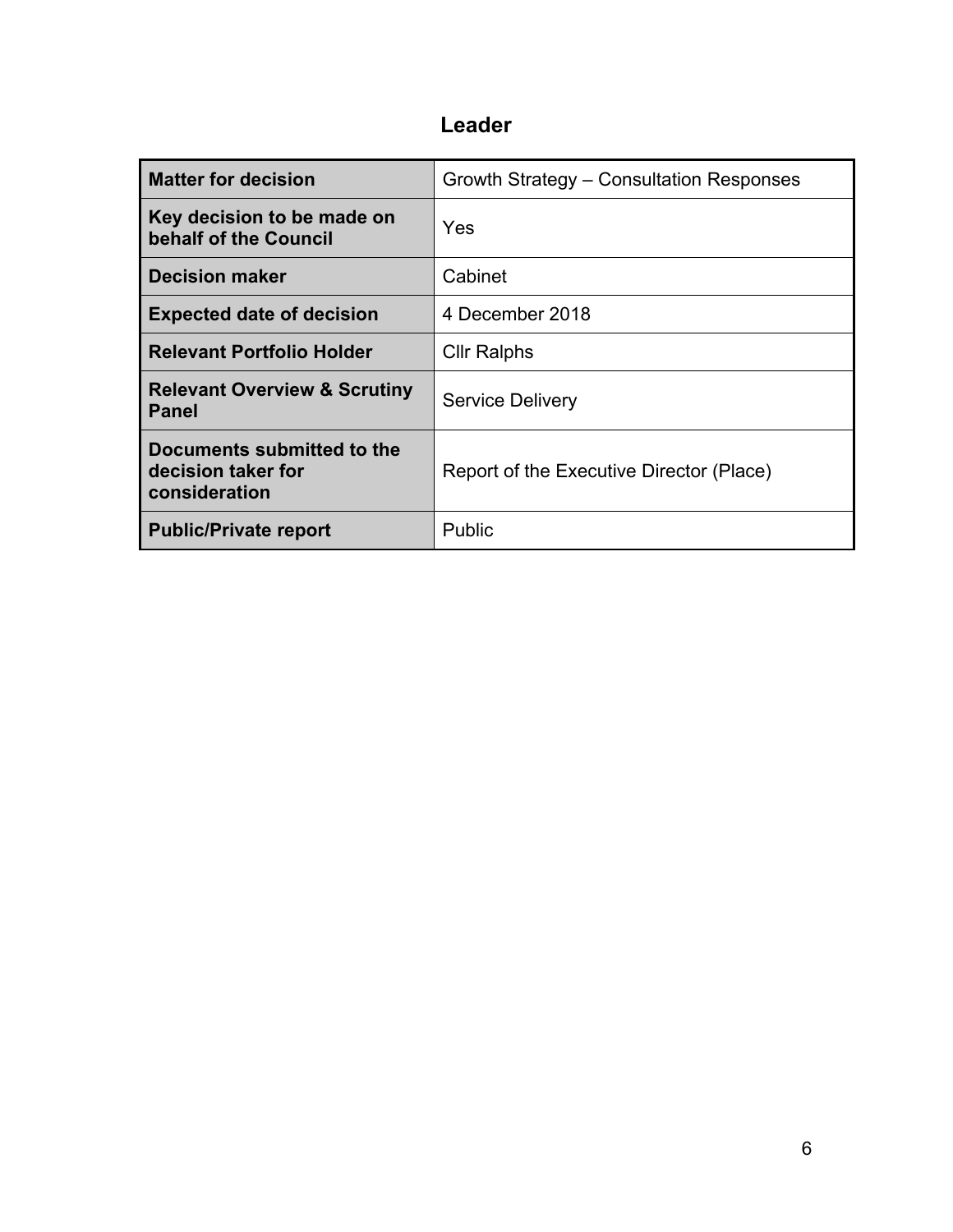| <b>Matter for decision</b>                                        | Leek Rail Project Update                                                                                                                                                                                                     |
|-------------------------------------------------------------------|------------------------------------------------------------------------------------------------------------------------------------------------------------------------------------------------------------------------------|
| Key decision to be made on<br>behalf of the Council               | Yes                                                                                                                                                                                                                          |
| <b>Decision maker</b>                                             | Cabinet                                                                                                                                                                                                                      |
| <b>Expected date of decision</b>                                  | 4 December 2018                                                                                                                                                                                                              |
| <b>Relevant Portfolio Holder</b>                                  | <b>Cllr Ralphs</b>                                                                                                                                                                                                           |
| <b>Relevant Overview &amp; Scrutiny</b><br><b>Panel</b>           | <b>Service Delivery</b>                                                                                                                                                                                                      |
| Documents submitted to the<br>decision taker for<br>consideration | Report of the Executive Director (Place)                                                                                                                                                                                     |
| <b>Public/Private report</b>                                      | Private - Information relating to the financial or<br>business affairs of any particular person &<br>Information in respect of which a claim to legal<br>professional privilege could be maintained in<br>legal proceedings. |